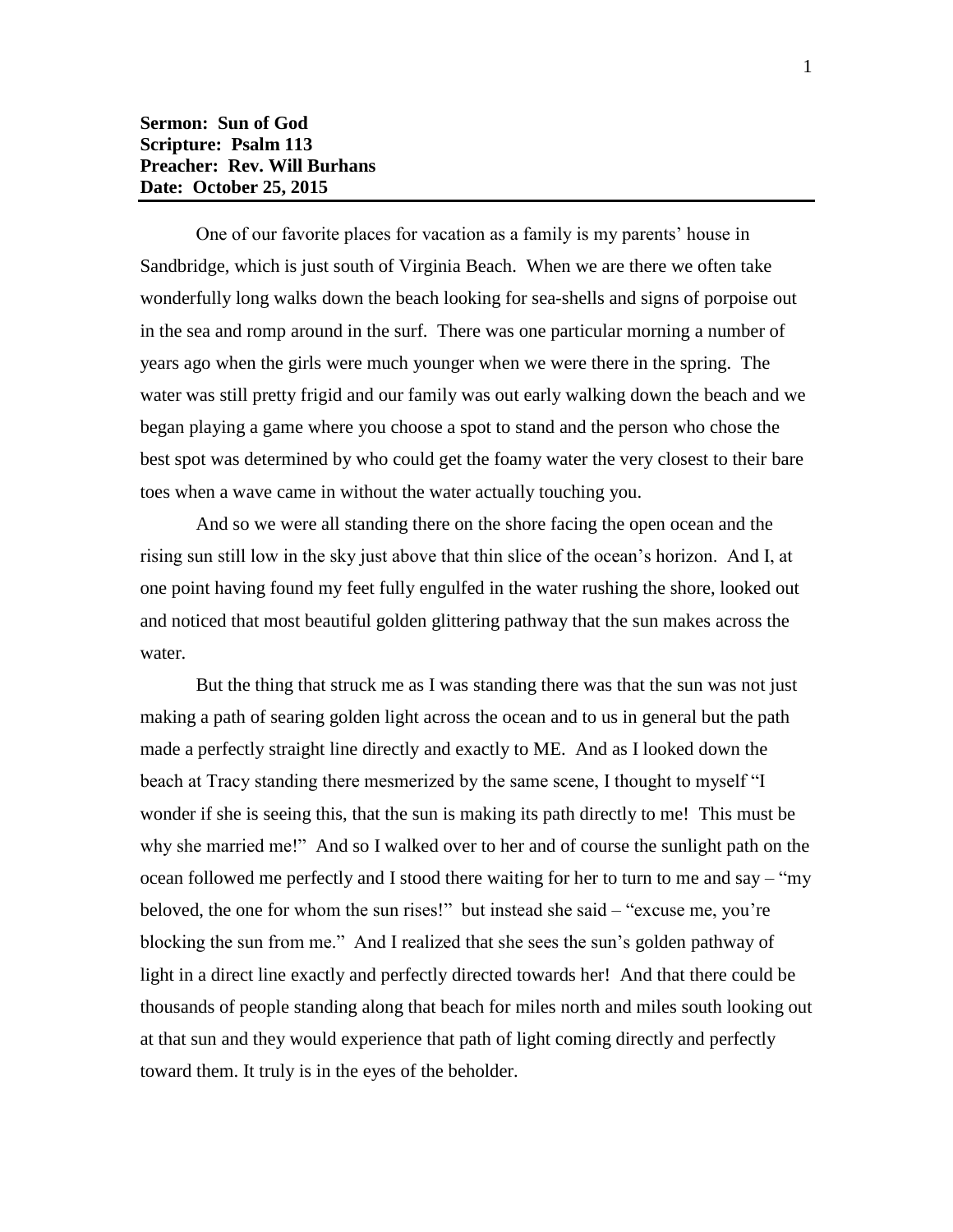We talked about this at the Platypus men's group on Wednesday morning, always an interesting and lively discussion, about how much our perception determines our perspective and what is objective reality and what is simply perceived to be reality. And the men there figured it all out as we always do with all the topics we discuss, so you'll have to ask one of them the answer to what is real and what is truth! That's where I was reminded of this story and how apt an analogy the stream of Golden light from the sun is for our relationship with God.

The image the sun for the divine works on a number of levels. First of all we claim in our religious tradition that we can be in relationship with the Divine and that relationship is a personal and intimate one. You can speak metaphorically of swimming in the ocean and the divine as the ocean in which we are immersed, a massive impersonal but buoying presence but that does not capture the personal relationship – between I and Thou - that is central to the Judeo-Christian concept of God. It's more like this experience of the sun's light beam across the ocean, that somehow God's love is focused upon each of us personally and completely. Often our direct experience of God's presence comes as an experience of being loved – as John Wesley named it: "I felt my heart strangely warmed" - and while we know the enormity of this love out of which creation was born, we also know the intimacy of it and that in some amazing way God's love really is directed directly towards us. This is what our tradition holds out for: a very personal and even intimate relationship with the Divine. Jesus said that if God cares for the lilies of the field how much more for each of us. And Jesus invited us to refer to God as a parent: our father. And as a parent God loves us and delights in our uniqueness and our gifts and even our quirkiness and failings and flailings such that if we were to behold God we would experience God's love and light focused upon us, just like that path of light warming our souls. That's a beautiful thing… AND it can be a problem.

Because the temptation that I illustrated at the outset with my story is to experience that path of light and love from God and to believe it to be uniquely ours to the exclusion of others… or at least as the bumper sticker says that you might have seen: "Jesus loves you, but I am his favorite!" And this I think has been the shadow side of the Judeo-Christian insistence that God is a personal God and seeks to love and save us individually. The experience can be so powerful of God's intimate love for us that if we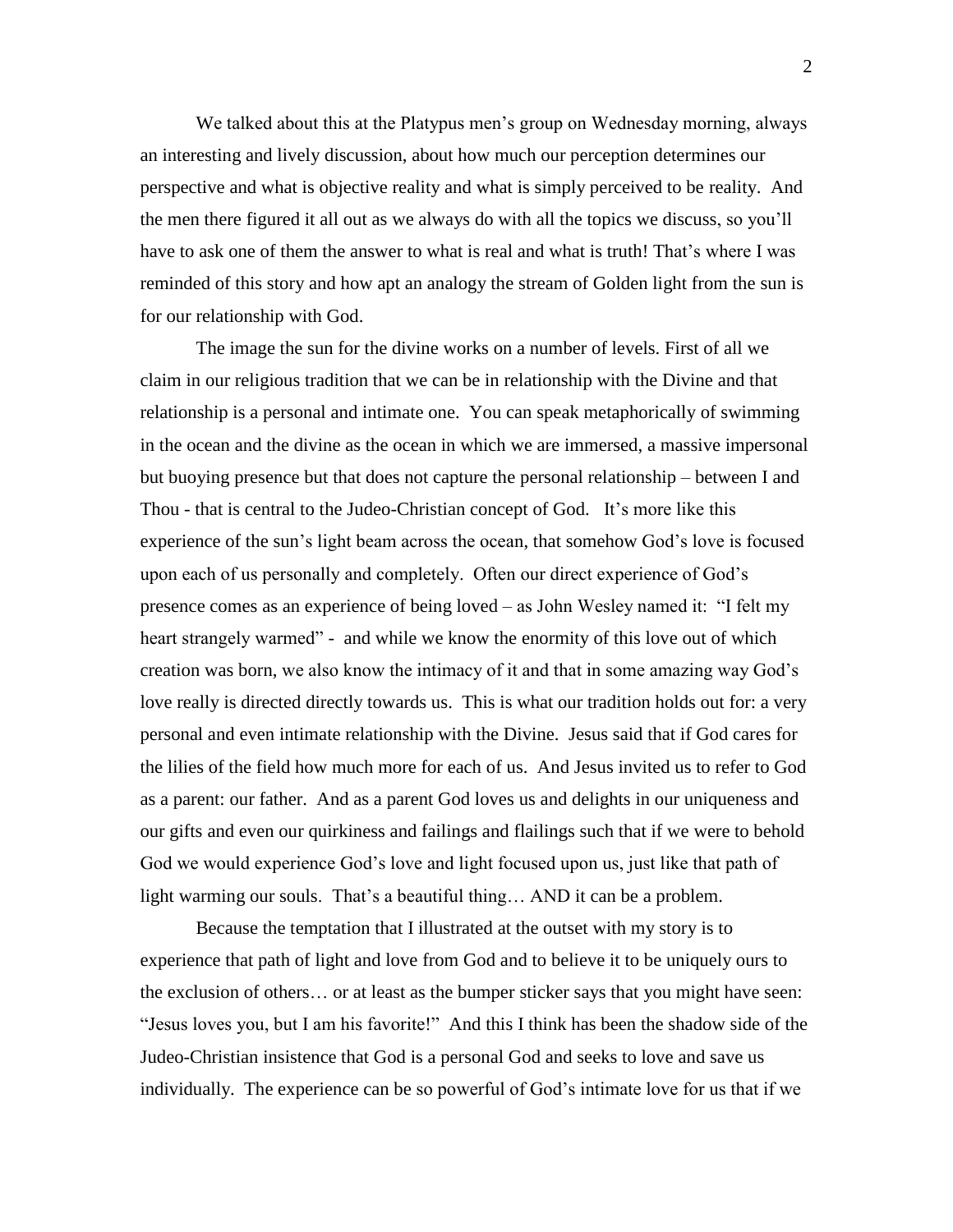can misunderstand that it is directed toward us exclusively! I mean, it looked to me as though the sun's light was directed to me alone and when I looked down the beach at everybody else it did not look like the pathway was near them at all. When we all got together in a huddle – which we did once we began talking about this - or stood one behind another then it was coming to all of us but when we were further apart it was not evident. And haven't Christians been convinced of this over the ages, that God's light and love – because we have Jesus as our Lord and Savior – is directed towards us and us alone and so everyone else needs to come over here and get behind us or join us so that they too can experience the power of God's light and love. I mean for the most part we have certainly meant well by it.

But all along the light and love of God is streaming down upon each of us and all of us without exception. Jesus said "love your enemies and pray for those who persecute you for God makes his sun to rise on the righteous and the unrighteous and sends rain on the just and the unjust alike." So many of the Psalms, while they can at times be prayers for the Hebrew people against others, there are so many that make it clear that God and God's love extends beyond boundaries of nation and race. Listen again to pieces of Psalm 113: "The Lord is exalted over all the nations, his glory above the heavens! Who is like our God who stoops to look on the heavens and the earth!" So there's this immense cosmic greater-than-the-sun-like quality to the one we are naming God but then listen to what the Psalmist says: "He raises the poor from the dust and lifts the needy from the trash heep." Talk about intimate and personal! From the heights of heaven to the lowest lows of humanity, God's love extends. Remember these are the songs that Jesus would have sung, the Psalms are. And its exactly these sentiments that Jesus pulls out and emphasizes – the breaking through of all boundaries of exclusion to clarify God's love is for all, all of God's children, regardless of race or nationality or religion! God's sun shines for all.

But would it if we were not there to receive it? You know the age-old question – "would a falling tree in a forest make a sound if we weren't there to hear it"? We could ask similarly, would there be a path at all of sunlight across the ocean if we weren't there to witness it? Or would there be God's love at all if there weren't an objective other to receive it and experience it? And could that be a reason in itself for our very existence -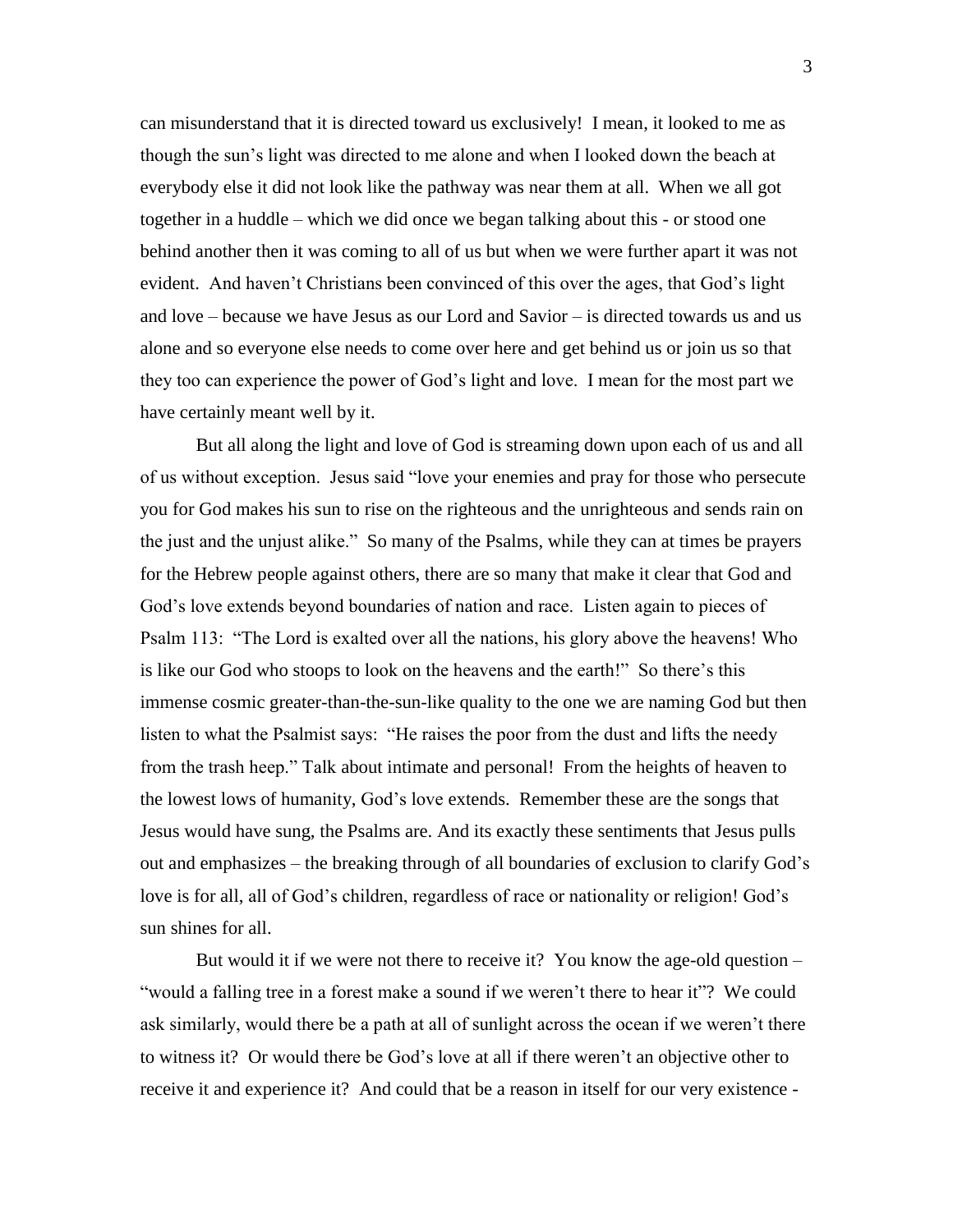to be a receptacle of this Love that God must give, a receptacle and then a conduit or bearer of such love? In other words God created us in order to have someone to bestow love upon… but let's not be anthropocentric here but let's say God created *the world* itself out of love to have something to love and something to return that love back to Him. Again the Psalmist sings it best from Psalm 148: Let heaven and earth praise the Lord our God, the seas and all that moves in them! Praise him sun and moon! Praise him stars and waters below! Praise him lightning and hail, snows and stormy winds! Praise him mountains and hills, wild animals and cattle, small creatures and flying birds! Praise him young men and women, old men and children! Creation was birthed out of love and returns that love back to her creator.

Just as our gardens grow with the light of the sun warming and nurturing them, encouraging them towards the light, so too have we been created to be grown in the light of God. We are dependent upon the light of God's love to grow into the beings we were created to be. We are free though and have the ability to turn ourselves away from this light to some extent – we can go inside to dark isolated places and as a result not then receive and bear the fruit that we are mean to receive and bear in our lives. So the question is how do we, then, open ourselves to the light of God? In what ways spiritually do we stand facing the rising of the sun and sense that path of light directed towards us and receive the warmth and nutrients that God offers us? What are the ways we turn our backs on the light or walk down into the cellars of ourselves and forget to even desire the light of God or fear that light?

For at times it feels safer to remain insulated and isolated, to manage things ourselves, to just stay contained and managing our own little cellars and not be vulnerable to others rather than to step out into the open, raise our eyes to the light of God and receive the love and connections and openings that God wants to grant us for our growth, growth that God wants for all of us the good and the bad alike, the just and the unjust, for if we are not growing then we are not fully alive and as the second century theologian Iraneaus said – "the glory of God is the human being fully alive!" How then are we called to step out into the light, to be vulnerable enough to receive what God wants to give to us? How can we turn ourselves and face fully that pathway of light that is cutting across the ocean of our lives to bless us with grace?